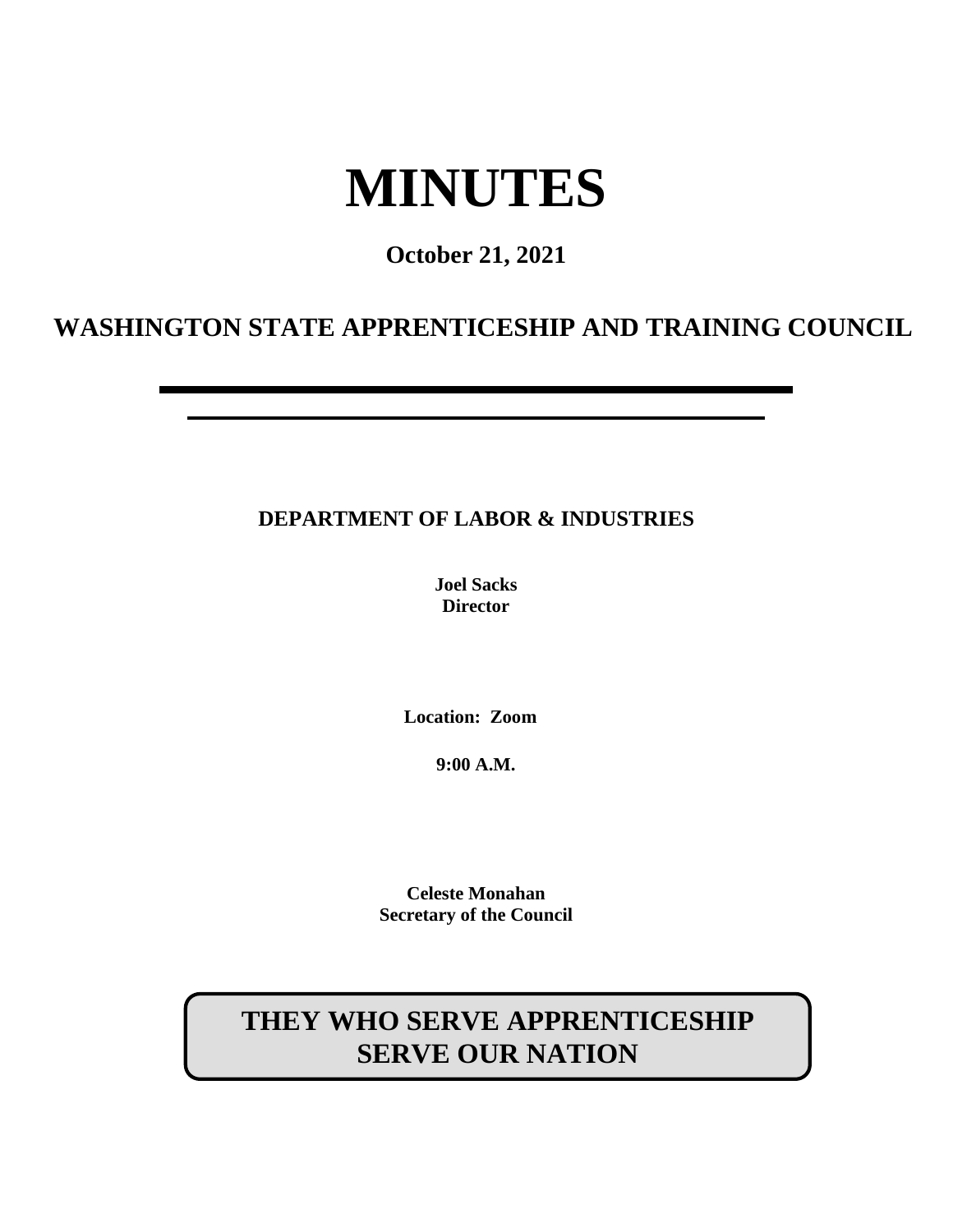## WASHINGTON STATE APPRENTICESHIP AND TRAINING COUNCIL (WSATC)

EMPLOYER REPRESENTATIVES PUBLIC MEMBER EMPLOYEE REPRESENTATIVES

Shelley Wilson April Sims David D'Hondt Brett Wideman

Ed Kommers, Chair Kenna May Mark Riker, Vice Chair

**SECRETARY** Celeste Monahan

#### EX OFFICIO

*Jan Yoshiwara*, Executive Director *Aaron Wall*, State Director State Board for Community & Technical Colleges U.S. DOL, Office of Apprenticeship

*Eleni Papadakis*, Executive Director *Cami Feek*, Commissioner Workforce Training and Education Coordinating Board Employment Security Department

## LABOR & INDUSTRIES – APPRENTICESHIP SECTION

| Program Manager                    | Tumwater   |
|------------------------------------|------------|
| <b>Recording Secretary</b>         | Tumwater   |
| <b>Field Supervisor</b>            | Tacoma     |
| <b>Field Supervisor</b>            | Tumwater   |
| <b>Compliance Specialist</b>       | Tumwater   |
| <b>AUR Compliance Specialist</b>   | Tumwater   |
| <b>Technical Specialist</b>        | Tukwila    |
| <b>Grant Manager</b>               | Tumwater   |
| <b>Grant Manager</b>               | Tumwater   |
| <b>Customer Service Specialist</b> | Tumwater   |
| Data Consultant                    | Tumwater   |
| <b>Office Assistant</b>            | Tumwater   |
| <b>Apprenticeship Consultant</b>   | Spokane    |
| <b>Apprenticeship Consultant</b>   | Spokane    |
| <b>Apprenticeship Consultant</b>   | Seattle    |
| <b>Apprenticeship Consultant</b>   | Tacoma     |
| <b>Apprenticeship Consultant</b>   | Kennewick  |
| <b>Apprenticeship Consultant</b>   | Tukwila    |
| <b>Apprenticeship Consultant</b>   | Tukwila    |
| <b>Apprenticeship Consultant</b>   | Spokane    |
| <b>Apprenticeship Consultant</b>   | Tacoma     |
| <b>Apprenticeship Consultant</b>   | Vancouver  |
| <b>Apprenticeship Consultant</b>   | Bellingham |
|                                    |            |

Will Henry, Assistant Attorney General for WSATC Eric Lawless, Assistant Attorney General for Labor & Industries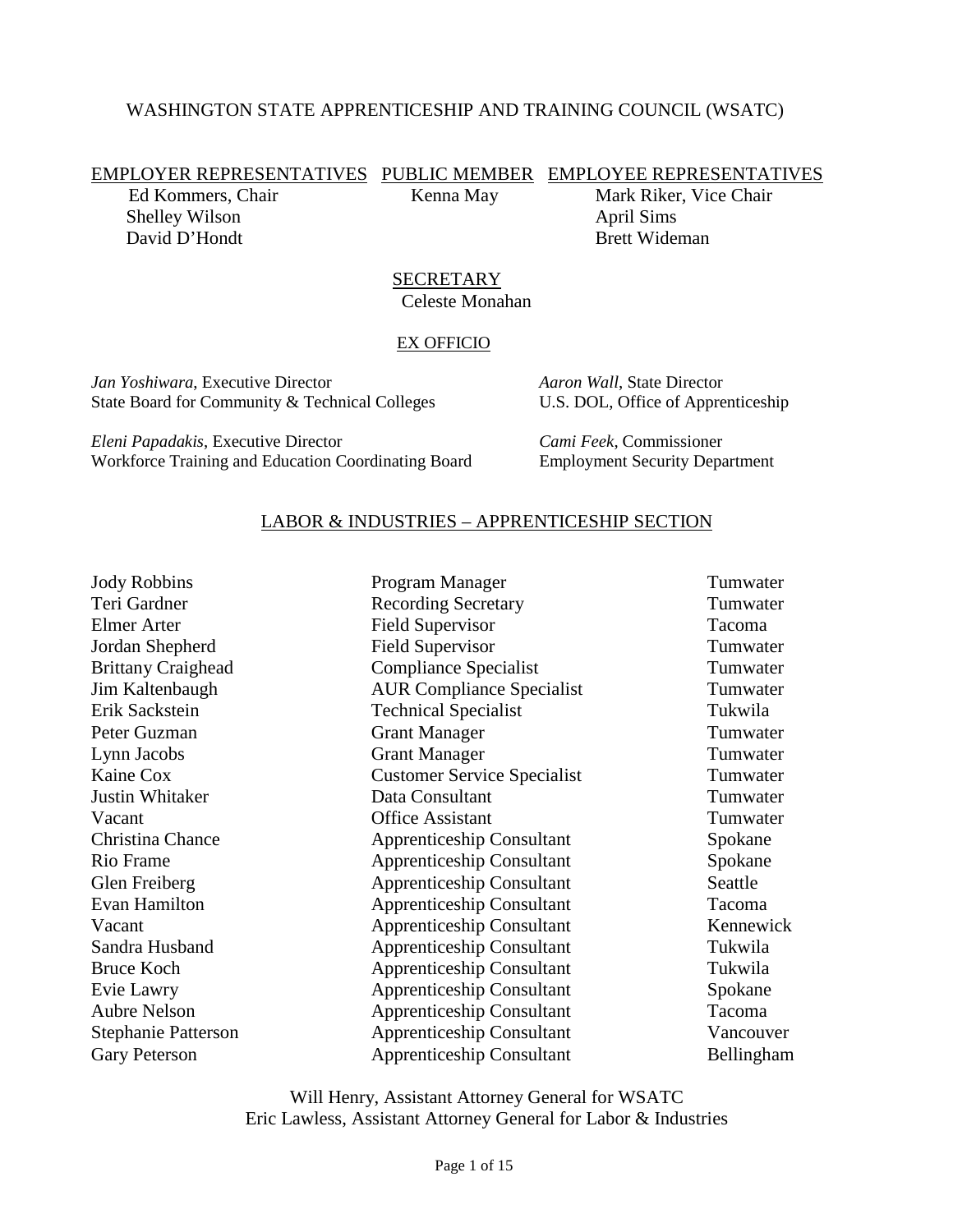## **WASHINGTON STATE APPRENTICESHIP AND TRAINING COUNCIL October 21, 2021 9:00 A.M. OCTOBER MINUTES**

**MEETING CALLED TO ORDER** @ 9:05a.m. by Chair Kommers

**ROLL CALL Present:** Ed Kommers, Brett Wideman, Dave D'Hondt, April Sims, Shelley Wilson, Kenna May **Absent:** Mark Riker, excused (I add this because Ed indicated so)

**ANCESTRAL LAND ACKNOWLEDGMENT AND BLESSING:** Whaakadup Teed-Sta, Dxwililap Tribe welcomed us to their land and performed a song in his Native language.

**GREETING:** Annette Taylor, Deputy Assistant Director FSPS, Department of Labor and Industries welcomed everyone and said she was looking forward to presenting on the Electrical Apprenticeship only pathway for general electricians.

**MINUTES:** July 15-16, 2021 (WSATC Quarterly Meeting) **M/S/C** to approve

Chair Kommers introduced new WSATC members: Shelley Wilson as an Employer representative and Celeste Monahan, Acting Assistant Director in Fraud Prevention and Labor Standards as the Secretary.

## **CERTIFICATES OF MERITORIOUS SERVICE:**

## **Name Organization**

Patrick Martin Department of Labor and Industries Patrick Martin was in attendance and accepted his certificate with a few words reflecting on his time with the department's apprenticeship program.

**CORRESPONDENCE:** July 1 – September 30, 2021 **M/S/C** to approve.

## **SPECIAL REPORTS**: **NONE**

## **REPORTS:**

## **Department of Enterprise Services, State of Washington**

No representative in attendance to give a report.

## **Employment Security Department**

Sue Keltner indicated that she had submitted a combined written report for ESD and the Workforce Board for WSATC review. She concluded by congratulating Program Manager Robbins and his team on the great work they are doing and their recognition from the National Association of State Workforce Agencies (NASWA).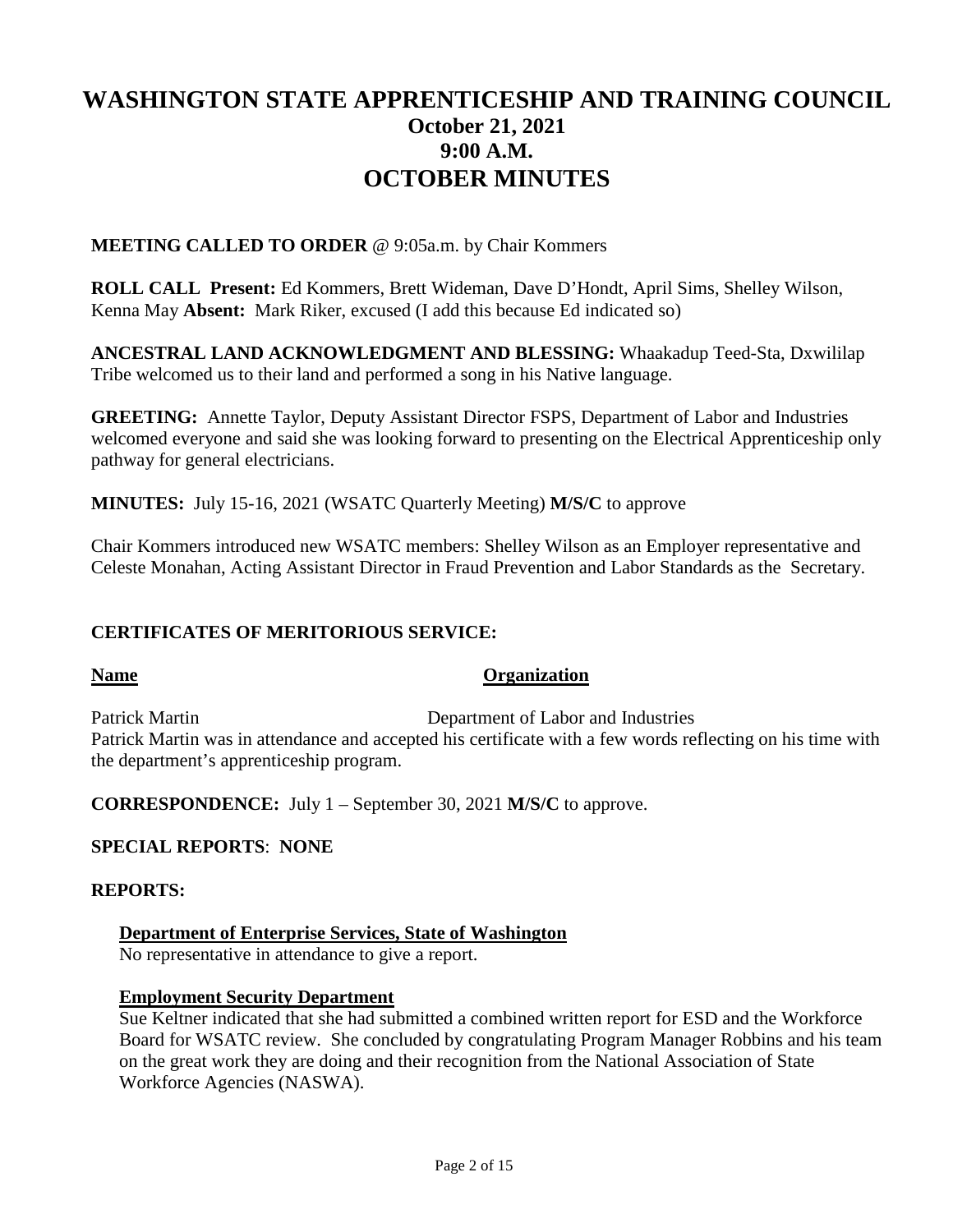## **Office of Superintendent of Public Instruction**

Roger Rich, Program Supervisor reported that OSPI has continually updated their Covid 19 Guidance and Resources and provided a link in the written report. He also highlighted two items, the first being the updates to the Alternative Learning Experiences (ALE) guidelines which afford students the opportunity for continuous learning consistent with current safety and health requirements. He also noted that OSPI through their Industry Recognized Certification Work Group (were in the process of updating Secondary Industry Recognized Credentials across their Career and Technical Education (CTE) programs.

## **Oregon State Apprenticeship and Training Council**

Abby Bandurraga, Operations Manager said the Apprenticeship and Training Division was granted funding by the Oregon legislature, to hire a Diversity, Equity, and Inclusion Coordinator and Dr. Irvin Brown has been hired. She said currently there are 10,656 Registered Apprentices of which 8.25 percent are female, 20.5 percent identified as Black, Indigenous, or People of Color. In addition, she reported registration of 14 new Apprenticeship Committees so far this year and those include a Firefighting Apprenticeship Program and two new Behavioral Health Programs, which are the first of their kind in Oregon, and a Building Energy Auditor Program.

## **State Board for Community and Technical Colleges**

Danny Marshall reported that apprentice enrollments at Community and Technical Colleges were on the incline with spring quarter of this year 35 percent higher than it was in 2020. Danny also reported that for the first time in his tenure, no RSI plans were submitted for review.

## **US DOL Office of Apprenticeship**

Written report provided. Chair Kommers pointed out National Apprenticeship Week is November 15 through 21.

## **Washington State Apprenticeship Coordinators' Association**

Jeremy Clevenger provided his report; gave an overview of the Eastern, Western and Statewide Coordinators meetings and indicated that all programs are continuing to provide RSI by reducing class sizes and blending online and in-class learning options for apprentices. He also called for a unification of apprenticeship outreach materials so that any program could provide the same information regarding all of the options available across the state. He also encouraged programs to support the Empower Womens Conference coming in 2022. The event will be held in Bellingham, visit the Construction Center of Excellence website for more information.

## **Washington State Department of Transportation**

Written report provided.

## **Washington Student Achievement Council**

Jeff Southard, Program Associate, reported they are still accepting applications for Registered Apprenticeship Sponsors in good standing to participate in the Washington College Grant program. Apprentices are eligible this year for up to \$3,000 per year to cover tuition, fees, books, supplies and equipment. \$17,000 in grants have been awarded so far this year.

## **Workforce Training and Education Coordinating Board**

Marina Parr, Communications Director reported they are in the process of their annual effort to evaluate the performance of the State's largest Workforce programs and noted that Apprenticeship is their perennial champion in all categories!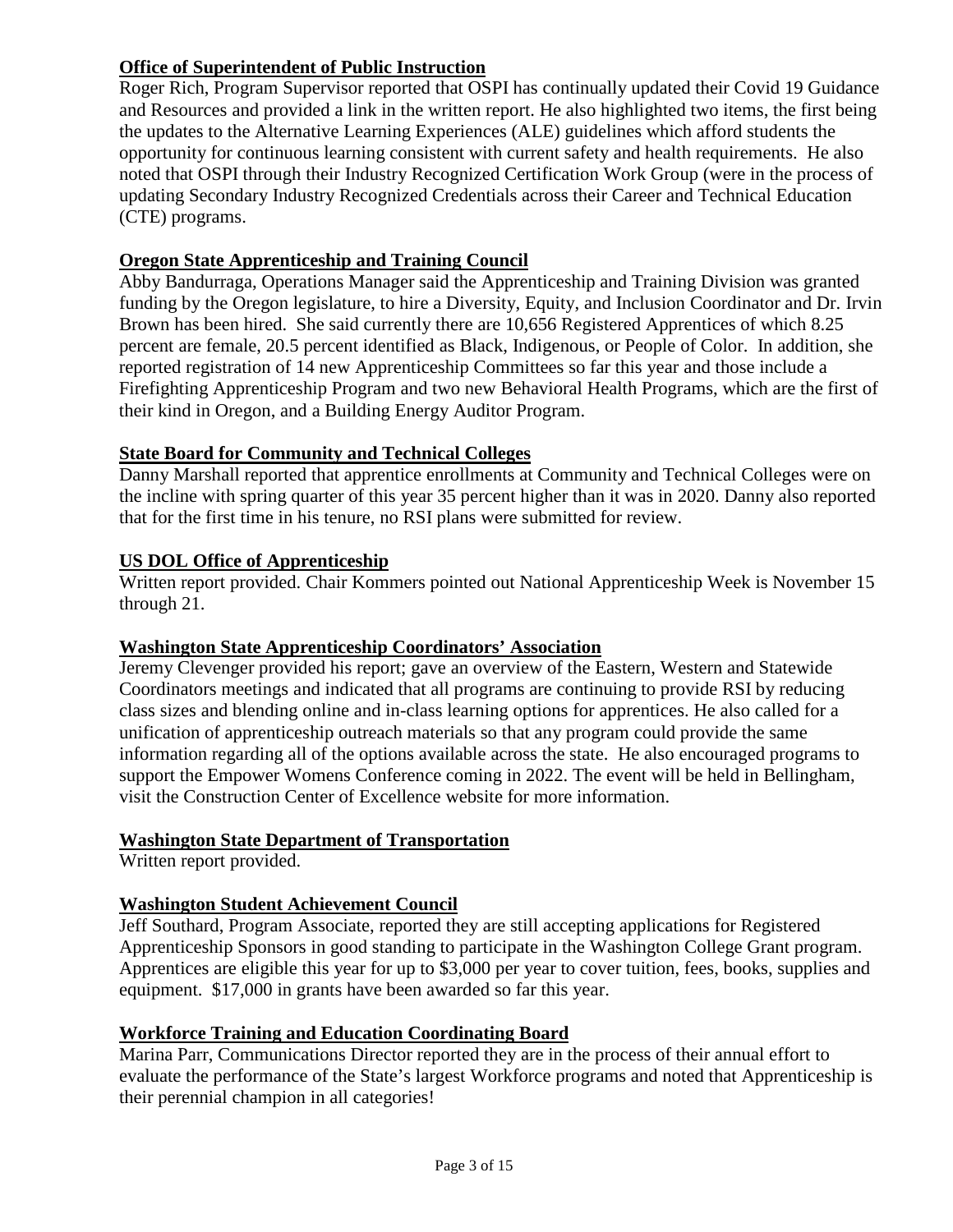## **Secretary, Washington State Apprenticeship and Training Council**

Celeste Monahan, Acting Assistant Director thanked Chris Bowe for his 34 years of public service. She thanked April Sims for reapplying to continue her appointment for another 3 years and congratulated Shelley Wilson on her appointment. Celeste reported the Department had one Training Agent case this past quarter, which was resolved through a voluntary Corrective Action Plan. She also provided clarification for the vaccine mandate for registered apprentices. Celeste welcomed new apprenticeship section employees Rio Frame to the Spokane Office, Erik Sackstein to the Tukwila Office and Peter Guzman to the Tumwater Office.

Chair Kommers called a break at 10:04a.m. The meeting reconvened at 10:15a.m. Chair Kommers confirmed all members of the committee were present with the exception of Councilmember Riker. He reminded everyone it was ShakeOut Day in Washington State at 10:21a.m.

## **WSATC Childcare in the Trades Subcommittee**

Shana Peschek reported a work group's creation to focus on policy considerations to positively impact legislation to address the childcare workforce and capacity needs.

## **WSATC Electrical Subcommittee**

Steve Harper and Halene Sigmund reported at their September meeting they reviewed all the different ways programs report the Electrical portion of 06A hours so the apprentices can sit for their test. They will meet with licensing to develop a more streamlined approach. They also presented the recently updated Minimum Guideline Standards for the General Journey (01), Residential (02) and Limited Energy Electricians. A motion to approve the Minimum Guideline Standards as presented was made and seconded. Approval of the new MGS passed unanimously.

## **WSATC Reciprocity Subcommittee**

Jody Robbins reported Montana had signed the Tri State Reciprocity Agreement and would be sending Washington and Oregon their original signed copies. Chair Kommers asked David D'Hondt to reconvene the subcommittee in the next quarter or so and that he would like to participate as a temporary member to discuss next steps.

## **WSATC Special Subcommittee for Apprenticeship Preparation**

No report provided.

## **WSATC Tie-Breaker Subcommittee**

No report provided.

## **WSATC Tribal Liaison Subcommittee**

Christina Riley reported the agency is revamping their L&I Tribal marketing material along with the website to include a Tribal subcategory where photos and success stories of Tribal Members in Apprenticeship can be posted and updated.

## **WSATC Tuition Issues Subcommittee**

No report provided.

## **WSATC WAC/RCW Policy Subcommittee**

Chair Sims reported that the committee had not met but did have their next meeting in planning and timing looks like it will be in early December.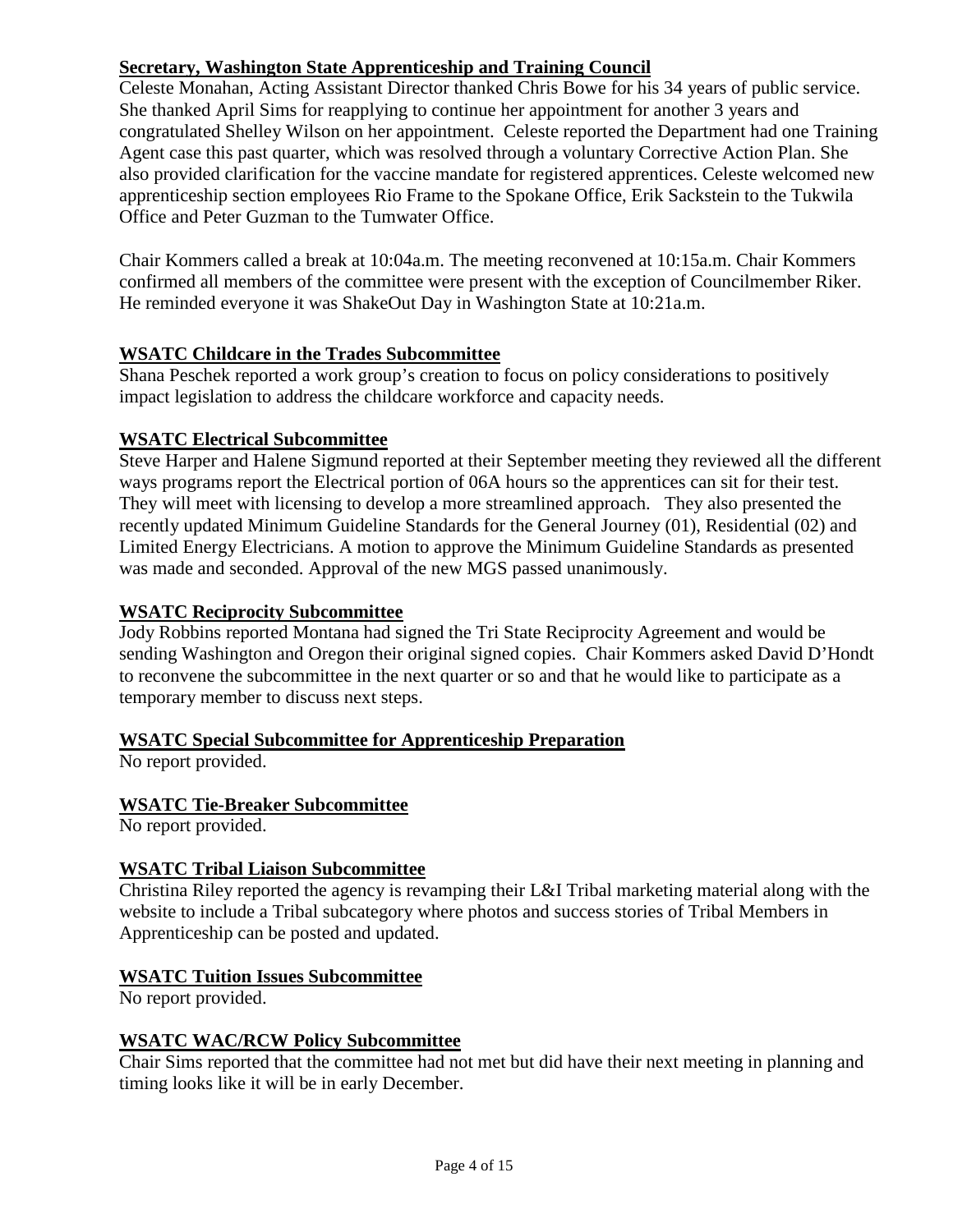## **WSATC Compliance Review and Retention Subcommittee (CRRS)**

Chair for the subcommittee, David D'Hondt presented the minutes from the CRRS meeting held on October 20, 2021 and asked for a motion to approve. **M/S/C** to approve.

Member D'Hondt requested the Council move to approve the updated Compliance Policy 2015-01, as requested at the July 2021 Council meeting. **M/S/C** to approve.

#### **MEETING CALLED TO ORDER @** 10:00a.m. by Chair D'Hondt

**ROLL CALL: Present:** Dave D'Hondt, Kenny Branson, Jeremy Clevenger, Jesse Cote, Karen Dove, and Kenna May. **Absent:** Mark Riker

#### **REPORTS:**

#### **Joint Retention and Recruitment Committee**

Jason Petrait gave his report.

#### **Compliance Specialist Report**

Brittany Craighead provided her report. **M/S/C** to approve and attach to the minutes of this meeting. Apprenti, Administrative Corrective Action Plan assigned to the program to be closed by the CRRS. **M/S/C** to approve. UFCW367 and Employer Meatcutters Joint Apprenticeship Committee, Administrative Corrective Action Plan to be closed by the CRRS. **M/S/C** to approve.

#### **UNFINISHED BUSINESS: NONE**

#### **ITEMS FROM THE DEPARTMENT:**

#### **1a. C&R Tractor & Landscaping, Inc. Apprenticeship Program**

- Out of compliance for administrative procedures for 2020.
- Program to be deregistered pursuant to WAC296-05-200 for failure to comply with RCW 49.04 and WAC296.05.
- **M/S/C** to approve.

#### **1b. Ardagh Group Moldmaker Apprenticeship Committee**

- Program to come up to date administratively within 60 days from the date of the official findings letter as issued by the Department.
- **M/S/C** to approve.

#### **1c. Ardagh Group/GMP Maintenance In-Plant Apprenticeship Committee**

- Program to come up to date administratively within 60 days from the date of the official findings letter as issued by the Department.
- **M/S/C** to approve.

#### **OCTOBER 2021 CRRS AGENDA ITEMS:**

#### **NEW STANDARDS: (Permanent Registration)**

#### *Region 1b*

- 2. Vasuda Cosmetology Apprenticeship Program
	- In compliance for administrative procedures for the Provisional year.
	- Recommend program to receive permanent status.
	- **M/S/C** to approve.

#### *Region 4*

- 3. Axiall Corporation, a Westlake Company
	- In compliance for administrative procedures for the Provisional year.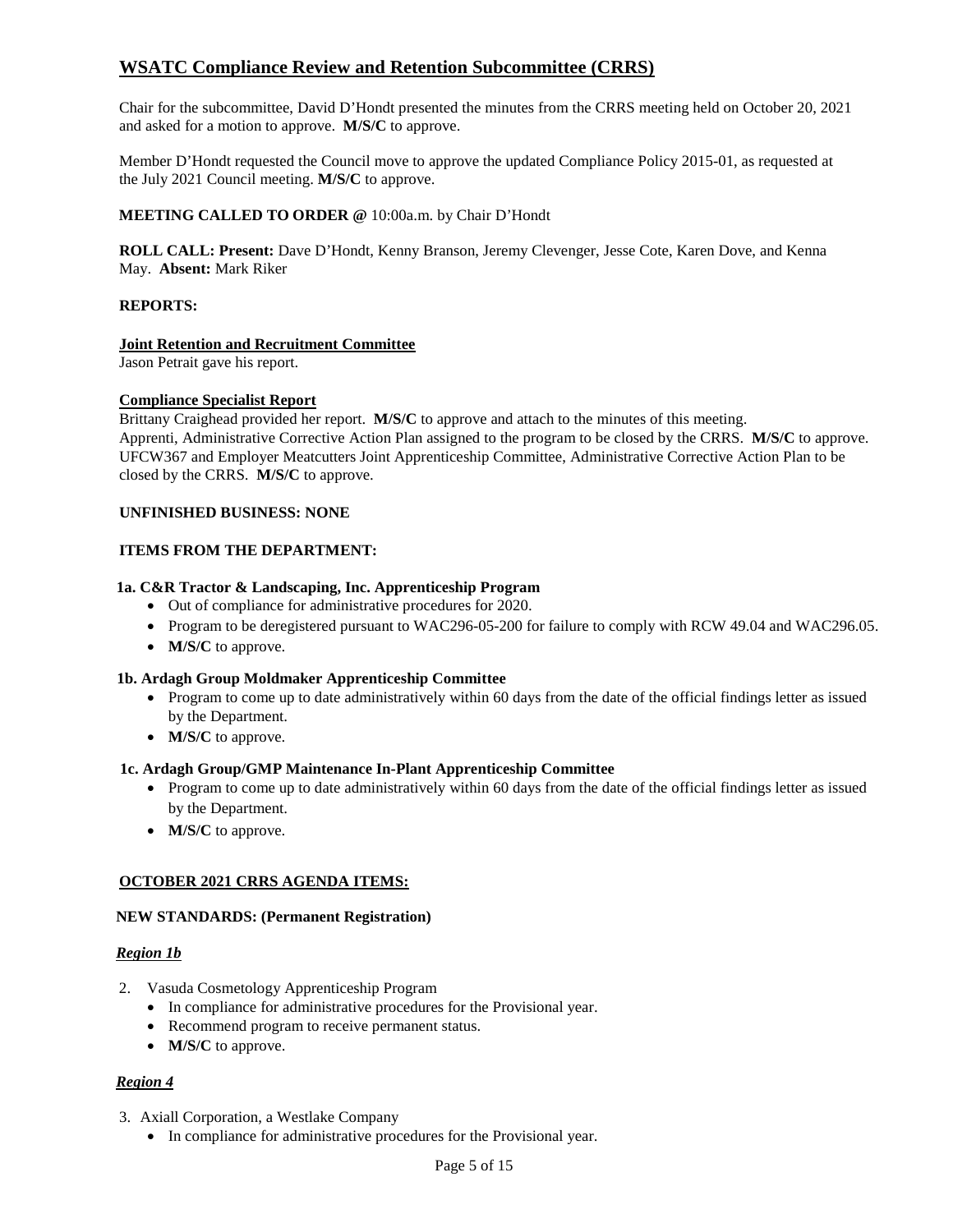- Recommend program to receive permanent status.
- **M/S/C** to approve.

#### *Region 6a*

- 4. A&D Fire Apprenticeship Committee
	- A roll call was called and the majority consent was to table the recommendation for the program's Provisional status to be rescinded due to non-Compliance with Administrative requirements per WAC 296-05-109.
	- Program has 60 days from October 20, 2021 to come into full compliance.
	- Failure to comply will result in program's Provisional status being rescinded at the WSATC January 20, 2022 meeting.
	- **M/S/C** to approve.

#### **NEW BUSINESS:**

#### *Region 2a*

- 5. Pacific Northwest Ironworkers and Employers Local #86 Apprenticeship Committee
	- In compliance for minority participation by numbers for 2020.
	- Out of compliance for female participation for 2020.
	- Out of compliance for administrative procedures for 2020.
	- Program to continue to work with the assigned apprenticeship consultant on the current Field Action plan addressing the administrative deficiencies.
	- **M/S/C** to approve.

#### *Region 2b*

- 6. Firestop and Containment Workers Joint Apprenticeship Training Program
	- In compliance for minority participation by numbers for 2020.
	- In compliance for female participation by good faith effort for 2020.
	- Out of compliance for administrative procedures for 2020.
	- Program to work with the assigned Apprenticeship Consultant to develop and implement a detailed Corrective Action Plan to address the Administrative deficiencies as outlined in the Program Managers Report.
	- Program to submit CAP progress report to the CRRS via the Department 15 days prior to the quarterly meeting date.
	- CAP is due to the Department within 60 days from the date of the official findings letter as issued by the Department.
	- **M/S/C** to approve.
- 7. Heat and Frost Insulators Workers Joint Apprenticeship Training Program
	- In compliance for minority participation by numbers for 2020.
	- In compliance for female participation by good faith effort for 2020.
	- Out of compliance for administrative procedures for 2020.
	- Program to work with the assigned Apprenticeship Consultant to develop and implement a detailed Corrective Action Plan to address the Administrative deficiencies as outlined in the Program Mangers Report.
	- CAP is due to the Department within 60 days from the date of the official findings letter as issued by the Department.
	- Program to submit CAP progress reports to the CRRS via the Department 15 days prior to the quarterly meeting date.
	- **M/S/C** to approve.
- 8. IAM/Boeing Joint Apprenticeship Committee
	- In compliance for minority participation by numbers for 2020.
	- In compliance for female participation by good faith effort for 2020.
	- In compliance for administrative procedures for 2020.
	- **M/S/C** to approve.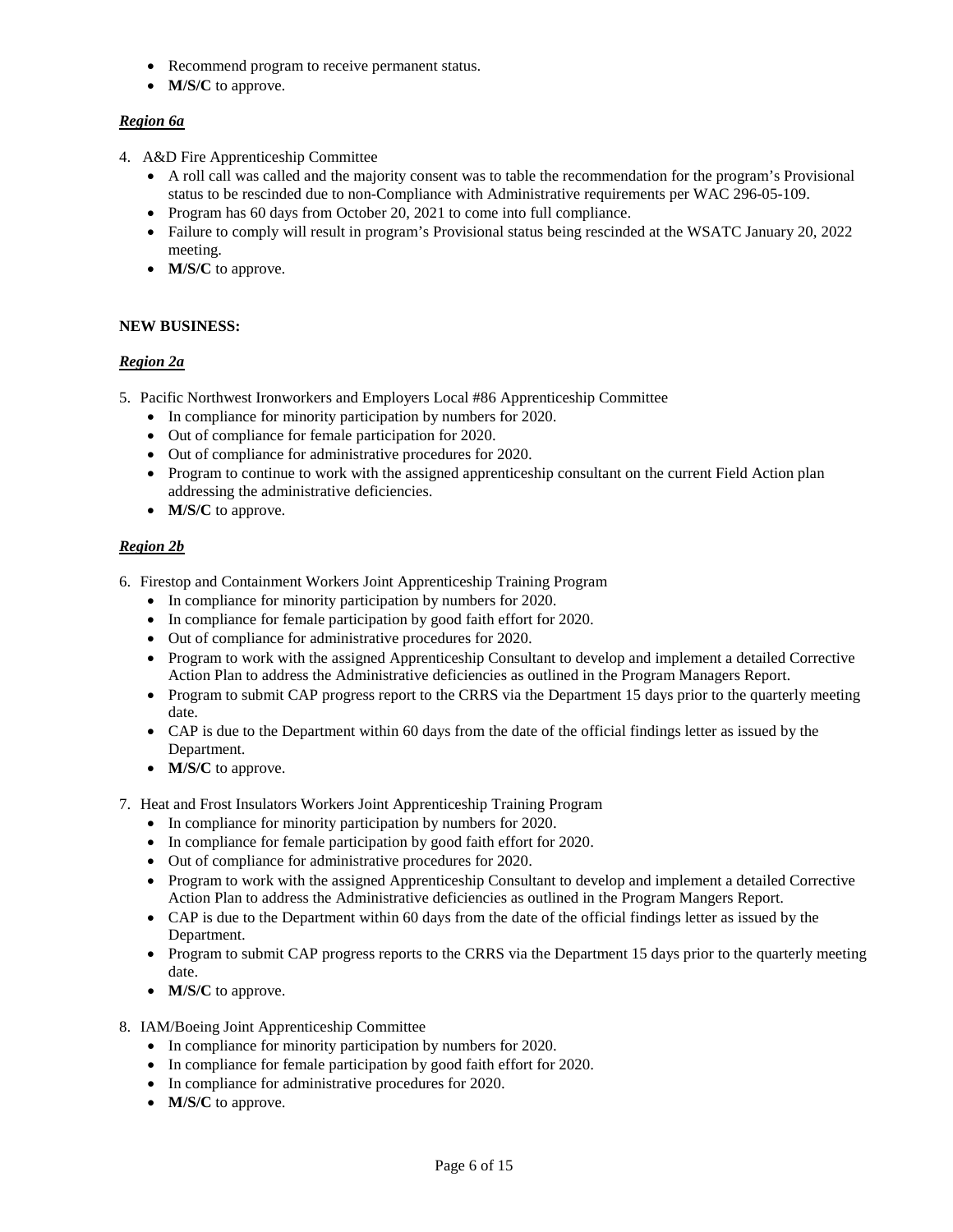- 9. Seattle Area Plumbers, Housing Plumbers, Pipefitters, HVAC Service Controls Technician/Refrigeration Mechanics, and Marine Pipefitters Apprenticeship Committee
	- In compliance for minority participation by good faith effort for 2020.
	- Out of compliance for female participation for 2020.
	- In compliance for administrative procedures for 2020.
	- **M/S/C** to approve.
- 10. Washington Cement Masons Apprenticeship Committee
	- In compliance for minority participation by numbers for 2020.
	- In compliance for female participation by good faith effort for 2020.
	- In compliance for administrative procedures for 2020.
	- **M/S/C** to approve.
- 11. Washington Plasterers Apprenticeship
	- In compliance for minority participation by numbers for 2020.
	- Out of compliance for female participation on 2020.
	- In compliance for administrative procedures for 2020.
	- **M/S/C** to approve.
- 12. Western Washington Operating Engineers Facilities Custodial Services Apprenticeship Committee
	- In compliance for minority participation by numbers for 2020.
	- In compliance for female participation by numbers for 2020.
	- In compliance for administrative procedures for 2020.
	- **M/S/C** to approve.
- 13. Western Washington Stationary Engineers Apprenticeship Committee
	- In compliance for minority participation by numbers for 2020.
	- In compliance for female participation by good faith effort for 2020.
	- In compliance for administrative procedures for 2020.
	- **M/S/C** to approve.

#### *Region 3a*

- 14. Northwest Laborers Apprenticeship Committee (*Jeremey Clevenger Recused Himself*)
	- In compliance for minority participation by numbers for 2020.
	- In compliance for female participation by good faith effort for 2020.
	- Out of compliance for administrative procedures for 2020.
	- Program to work with the assigned Apprenticeship Consultant to develop and implement a detailed Corrective Action Plan to address the Administrative deficiencies as outlined in the Program Managers Report.
	- CAP is due to the Department within 60 days from the date of the official findings letter as issued by the Department.
	- Program to submit CAP progress reports to the CRRS via the Department 15 days prior to the quarterly meeting date.
	- **M/S/C** to approve.

#### *Region 5*

- 15. Southeastern Washington/Northeastern Oregon Sheet Metal Workers Apprenticeship Committee
	- In compliance for minority participation by numbers for 2020.
	- Out of compliance for female participation for 2020.
	- In compliance for administrative procedures for 2020.
	- **M/S/C** to approve.

#### *Region 6b*

- 16. Evco Sound & Electronics Inc.
	- Out of compliance for minority participation for 2020.
	- Out of compliance for female participation for 2020.
	- In compliance for administrative procedures for 2020.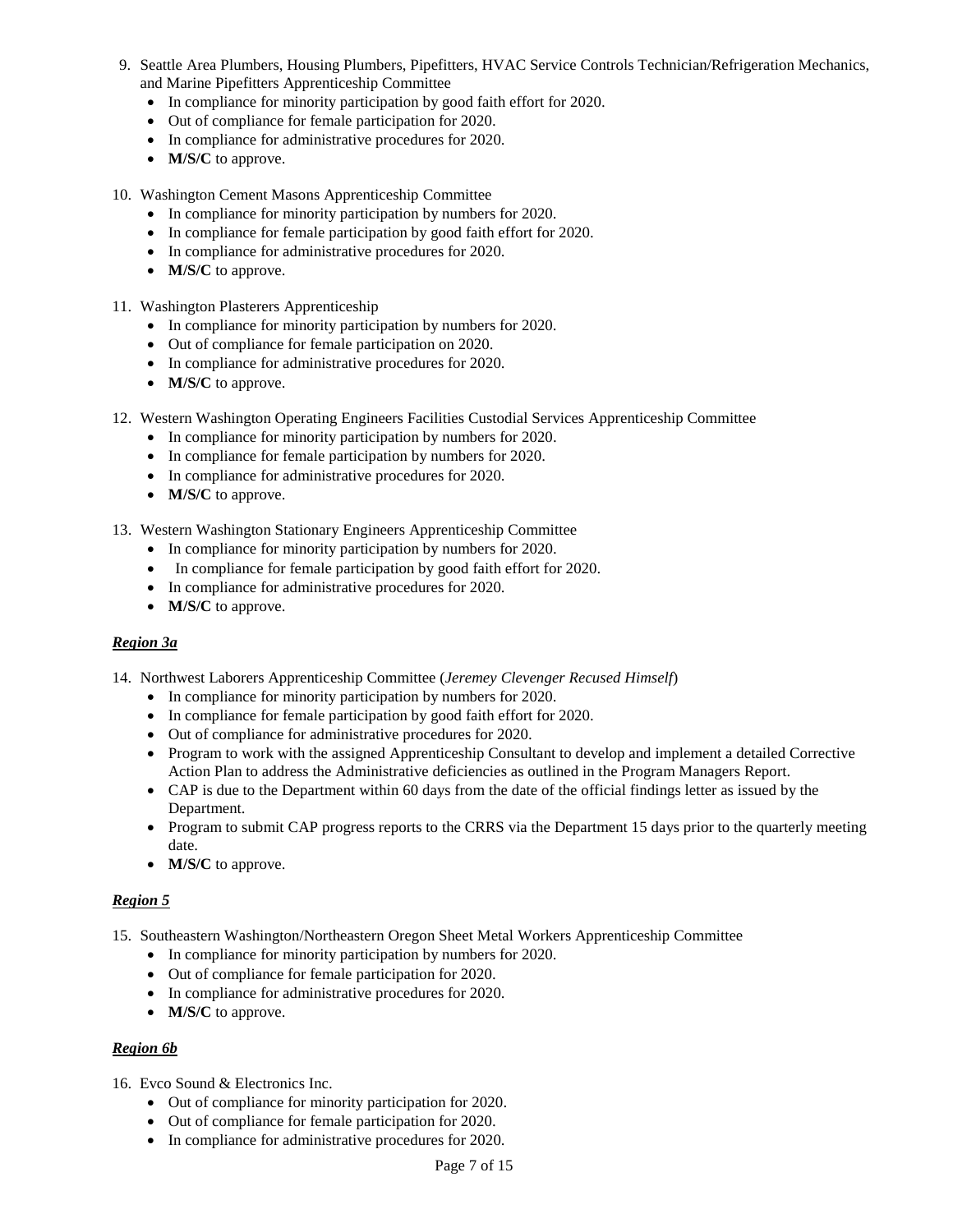- Program to work with the assigned apprenticeship consultant to develop and implement a detailed Corrective Action Plan (CAP) to address the recruitment of women and minorities into the program. Program to submit the CAP to the Department within 60 days.
- Program to submit quarterly Progress reports regarding CAP activities to the Department 15 days prior to the quarterly CRRS Meetings.
- **M/S/C** to approve.

#### **OCTOBER 2021 ADMINISTRATIVE REVIEWS:**

#### **In Compliance:**

**M/S/C** to approve items 17 through 19.

- 17. Elmhurst Mutual Power & Light Company Apprenticeship Committee
- 18. Framatome
- 19. Wenatchee School District Apprenticeship Program

#### **Out of Compliance:**

#### **NONE**

#### **DATE AND LOCATION OF NEXT MEETING:**

| January 19, 2022             | Zoom | Department of Labor & Industries |  |
|------------------------------|------|----------------------------------|--|
| <b>FUTURE MEETING SITES:</b> |      |                                  |  |
| April 20, 2022               | TBD  | TBD                              |  |
| July 20, 2022                | TBD  | TBD                              |  |
|                              |      |                                  |  |

**ADJOURNMENT @** 11:31 a.m. by Chair D'Hondt.

## **WSATC Members**

Chair Kommers voiced his concern about Apprenticeship Plumbing hours being recorded and asked the Department to work with the Licensing Section to fully understand the nature of the problem and propose potential solutions as soon as practical but not later than the January 2022 Council meeting. He also commented on the recent Senate hearing where there appeared to be considerable misinformation regarding the apprenticeship Council and its processes. He offered that if there is an opportunity, the Council in its entirety, stands ready to address any concerns state legislators may have.

## **UNFINISHED BUSINESS:**

## **1. Andgar Corporation (Request for New Standards Provisional Standards) –**

Sheet Metal Worker 47-2211.00 9.000 Hours A motion was **M/S/C** to call an Executive Session for the Council to discuss with legal counsel the matter may result in potential litigation. The Executive session was called at 1:48p.m. The meeting reconvened at 2:30p.m. M/S/C to disapprove the program for reasons in addition to what is in the OAH order and will be stated in the **WSATC** order.

**2. Brinderson LLC – Industrial Pipefitter (Request for New Standards Provisional Registration)**  Industrial Pipefitter 47-2152.01 10,000 Hours **Withdrawn by Sponsor.**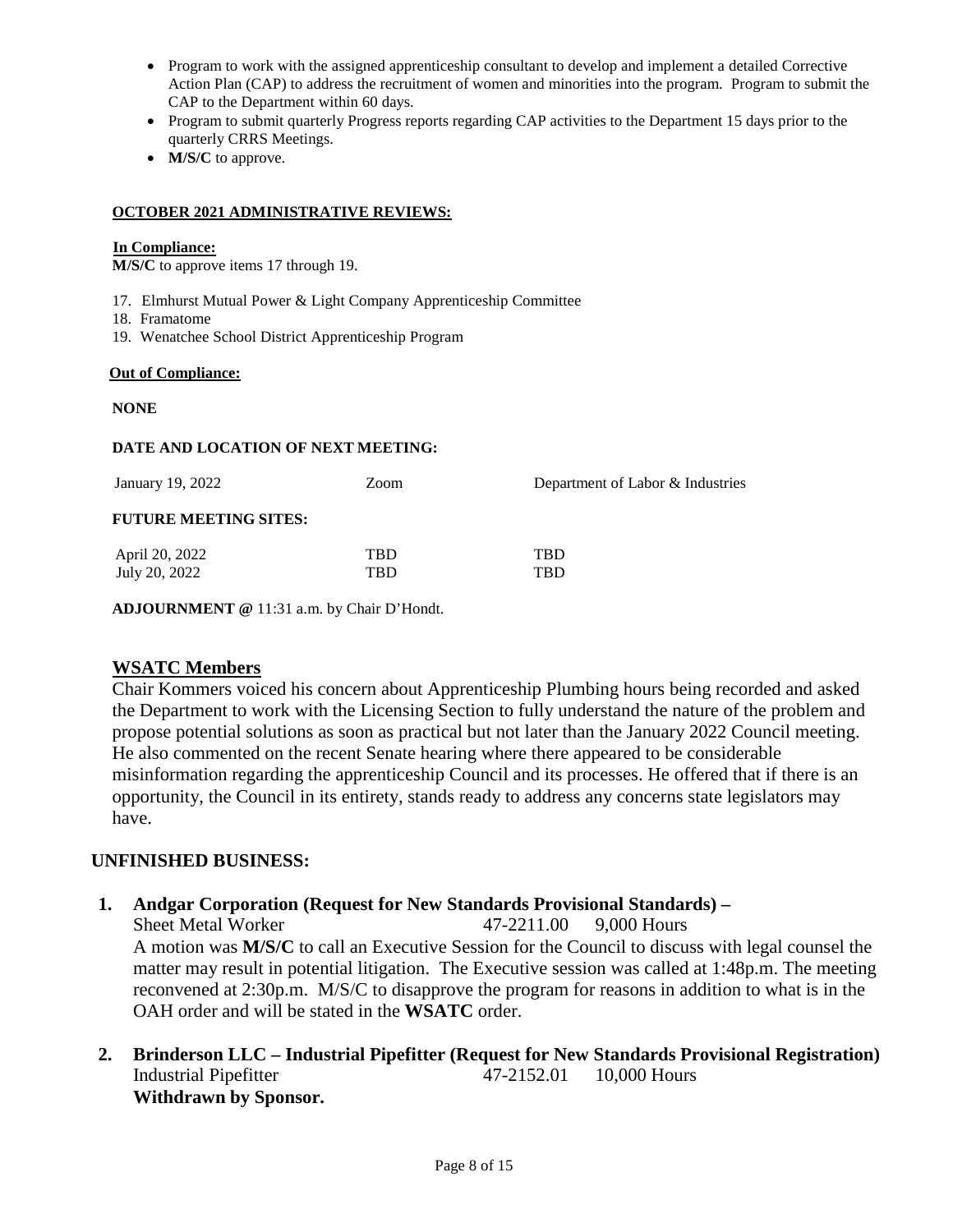| 3.<br>Dakota Creek Industries, Inc. (Request for New Standards Provisional Registration) - |                                                                                                 |                          |               |
|--------------------------------------------------------------------------------------------|-------------------------------------------------------------------------------------------------|--------------------------|---------------|
|                                                                                            | <b>Machinery Assembler</b>                                                                      | 51-2031.00               | 6,000 Hours   |
|                                                                                            | Marine Electrician                                                                              | 47-2111.00               | 6,000 Hours   |
|                                                                                            | <b>Marine Painter</b>                                                                           | 47-2141.00               | $6,000$ Hours |
|                                                                                            | Marine Pipefitter                                                                               | 47-2152.01               | 6,000 Hours   |
|                                                                                            | <b>Production Welder</b>                                                                        | 51-4121.06               | 6,000 Hours   |
|                                                                                            | Shipfitter/Fabricator                                                                           | 51-2041.00               | 6,000 Hours   |
|                                                                                            | M/S/C as amended through successful mediation.                                                  |                          |               |
|                                                                                            |                                                                                                 |                          |               |
| 4.                                                                                         | <b>JVIC, LLC</b>                                                                                |                          |               |
|                                                                                            | (Request for Reciprocal Recognition)                                                            |                          |               |
|                                                                                            | Pipefitter<br>Welder                                                                            | 47-2152.01<br>51-4121.06 | 8,000 Hours   |
|                                                                                            | Boilermaker                                                                                     | 47-2011.00               | 8,000 Hours   |
|                                                                                            |                                                                                                 |                          | 6,000 Hours   |
|                                                                                            | Withdrawn by Sponsor.                                                                           |                          |               |
| 5.                                                                                         | Triple B Sprinkler Fitter Apprenticeship (Request for New Standards Provisional                 |                          |               |
|                                                                                            | <b>Registration</b> )                                                                           |                          |               |
|                                                                                            | Sprinkler Fitter                                                                                | 47-2152.00               | 10,000 Hours  |
|                                                                                            | No action taken.                                                                                |                          |               |
| 6.                                                                                         | <b>Construction Industry Training Council of Washington – Mechanical Insulator (Request for</b> |                          |               |
|                                                                                            | <b>New Standards Provisional Registration)</b>                                                  |                          |               |
|                                                                                            | <b>Mechanical Insulator</b>                                                                     | 47-2132.00               | 10,000 Hours  |
|                                                                                            | No action taken                                                                                 |                          |               |
|                                                                                            |                                                                                                 |                          |               |
| 7.                                                                                         | Washington Cement Masons Apprenticeship Committee (Request for Revision of Standards)           |                          |               |
|                                                                                            | Deleting Occupation:                                                                            |                          |               |
|                                                                                            | <b>Cement Mason</b>                                                                             | 47-2051.01               | 5,400 Hours   |
|                                                                                            | (for those registered prior to April 21, 2011)                                                  |                          |               |
|                                                                                            | <b>Amending Occupation Name:</b>                                                                |                          |               |
|                                                                                            | From: Cement Mason                                                                              | To: Cement Mason AREA 1  |               |
|                                                                                            | <b>Adding New Occupation:</b>                                                                   |                          |               |
|                                                                                            | Cement Mason Area 2                                                                             | 47-2051.01               | $6,400$ Hours |
|                                                                                            | Section I: Geographic Area                                                                      |                          |               |
|                                                                                            | Section II: Minimum qualifications                                                              |                          |               |
|                                                                                            | Section III: Conduct of Program Under Washington Equal Employment Opportunity Plan              |                          |               |
|                                                                                            | Section IV: Term of Apprenticeship                                                              |                          |               |
|                                                                                            | Section V: Initial Probationary Period                                                          |                          |               |
|                                                                                            | Section VII: Apprentice Wages and Wage Progression                                              |                          |               |
|                                                                                            | <b>Section VIII: Work Processes</b>                                                             |                          |               |
|                                                                                            | Section IX: Related/Supplemental Instruction                                                    |                          |               |
|                                                                                            | Section X: Administrative/Disciplinary Procedures                                               |                          |               |
|                                                                                            | No action taken.                                                                                |                          |               |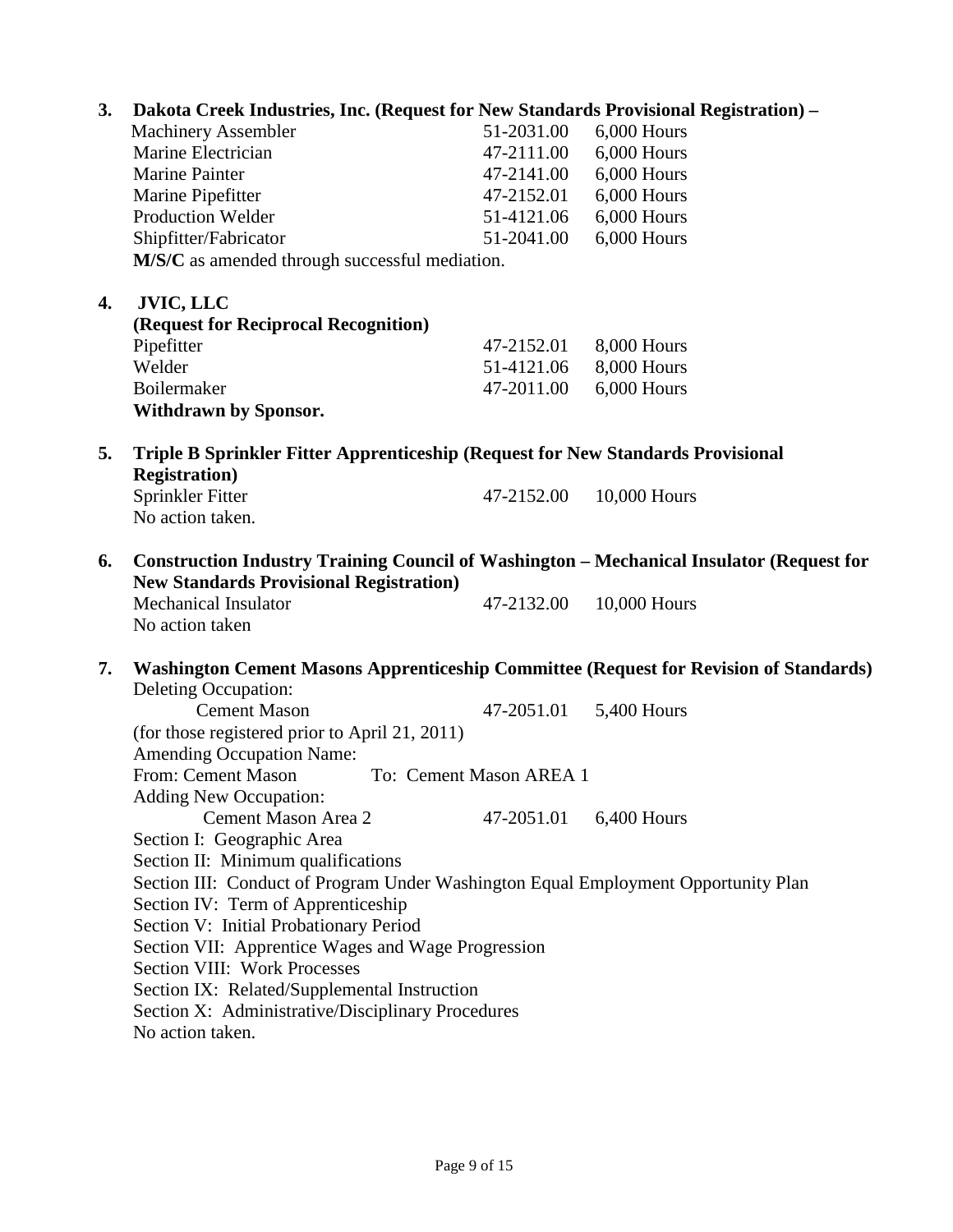## **NEW BUSINESS:**

## **ITEMS FROM THE DEPARTMENT:**

- **8. Apprentice Utilization Report** Jim Kaltenbaugh reported on projects completed over the past quarter detailing those that met the % requirement for apprentice labor hours and those that did not. Jim gave a special shout out to Olympic Roofing who completed a project with just over 28% apprentice labor hours which is outstanding.
- **9. Electrical Subcommittee Special Report** Annette Taylor & Tracey Prezeau updated the Council on the Workforce Development Bill in development to provide some fixes to the original legislation, Substitute Senate Bill 6126, Annette and Tracy detailed the proposed amendments and their intended impacts on Registered Apprenticeship programs and the electrical licensing section.

Member Sims asked if the Department has a legislative report or update for the Council today. Program Manger Robbins stated the agency is in the process of determing what issues they are pushing forward to the legislature; this information will come from the Director's office. Jody said as soon as it's available it will be released to the Council and their lawyer. Chair Kommers asked for it to be on the January agenda.

Chair Kommers called a break at 11:09a.m. The meeting reconvened at 11:20a.m. Chair Kommers confirmed all members of the Council were present with the exception of Councilmember Riker.

**10. Horn Rapids Solar, Storage and Training Facility Project – After much discussion, the request for certification was tabled to unfinished business as the request was incomplete. Chair Kommers directed the parties to work with Mr. Kaltenbaugh to provide the required elements and** make a formal request with a complete packet to the Council in January. He also asked the parties to address how they think the Council might be empowered to overlook the 45-day notice requirement in WAC rule.

## **APPRENTICESHIP PREPARATION PROGRAM RECOGNITION:**

**11. Walla Walla Community College – Coyote Ridge Corrections Center Automotive Technician – M/S/C** to recognize.

## **APPRENTICESHIP PREPARATION PROGRAM CONTINUED RECOGNITION:**

- **12. Seattle Conservation Corps (SCC) M/S/C** for continued recognition.
- **13. Skilled Trades Preparation M/S/C** for continued recognition. *(Member May recused herself.)*
- **14. TLG Learning IT Pre-Apprenticeship Program M/S/C** for continued recognition.

## **NEW STANDARDS: (Provisional Registration)**

## **NONE**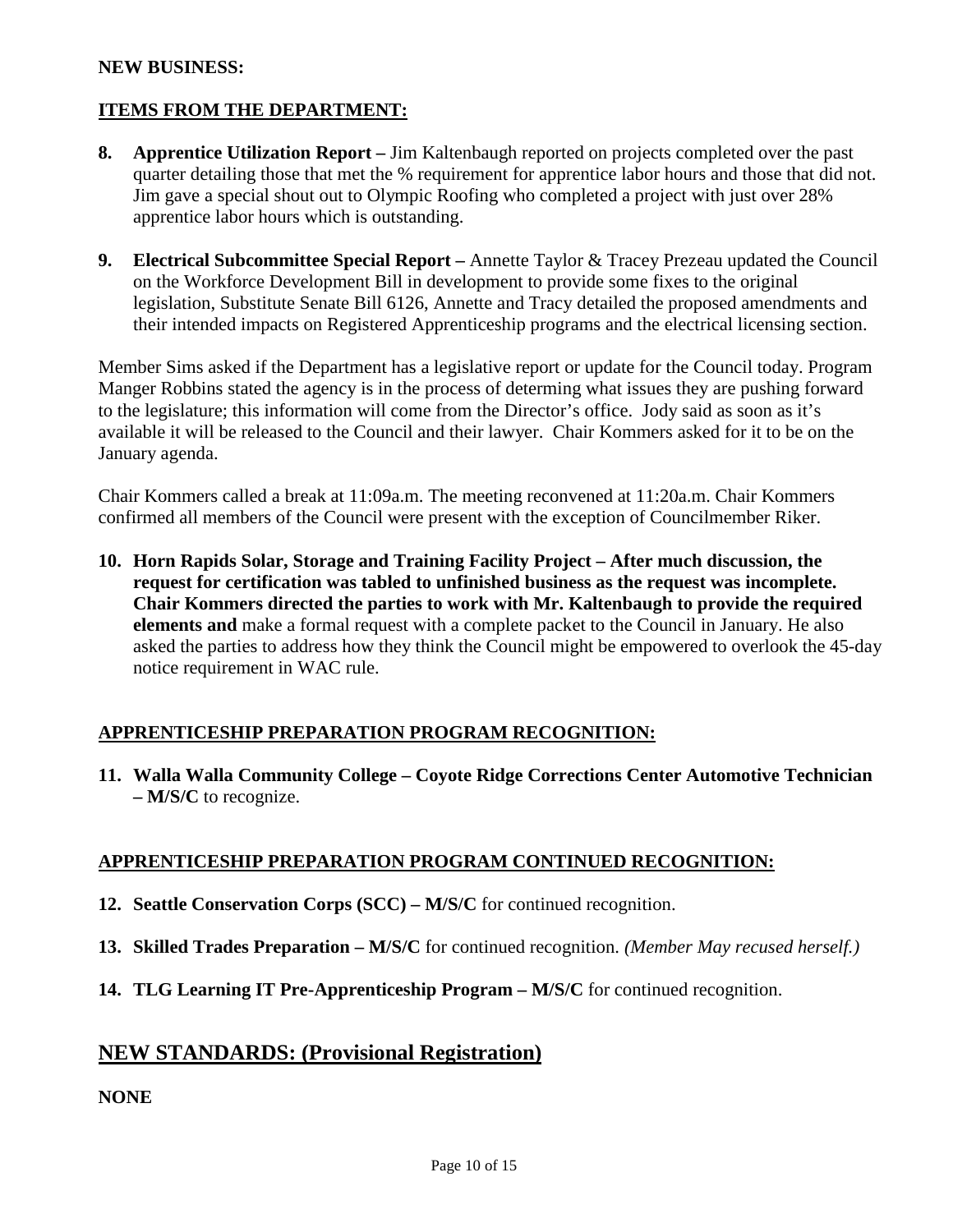## **NEW STANDARDS: (Permanent Registration)**

## *Region 1b*

| 15. Vasuda Cosmetology Apprenticeship Program<br>Cosmetologist<br>Hair Designer<br>M/S/C to approve.                                  | 39-5012.00<br>39-5012.00 | 3,000 Hours<br>$2,000$ Hours |
|---------------------------------------------------------------------------------------------------------------------------------------|--------------------------|------------------------------|
| Region 4                                                                                                                              |                          |                              |
| 16. Axiall Corporation, a Westlake Company<br><b>Industrial Maintenance Electrician</b><br>Industrial Maintenance Mechanic (Chemical) | 47-2111.00<br>49-9041.00 | 8,000 Hours<br>8,000 Hours   |
| M/S/C to approve.                                                                                                                     |                          |                              |

## *Region 6a*

#### **17. A&D Fire Apprenticeship Committee**

Sprinkler Fitter (FIRE) 47-2152.01 10,000 Hours Motion to adopt the CRRS recommendation of extending a 60-day grace period for the program to come into compliance was seconded and the vote resulted in a 3:3 tie. The question was forwarded to the WSATC Tie Breaker subcommittee.

## **REVISED STANDARDS:**

## *Region 2a*

## **18. Aerospace Joint Apprenticeship Committee**

Amending Occupation Name: Maintenance/Automation Technician (Youth) to Maintenance/Automation Technician Production Technician (Youth) to Production Technician Amending Introductory Statement Section II: Minimum Qualifications Section IV: Term of Apprenticeship Section V: Initial Probationary Period Section VII: Apprentice Wages and Wage Progression Section VIII: Work Processes Section IX: Related/Supplemental Instruction Section X: Administrative/Disciplinary Procedures Section XI: Sponsor – Responsibilities and Governing Procedures Section XIII: Training Director/Coordinator **M/S/C** to approve.

## *Region 2b*

#### **19. Western Washington Stationary Engineers Apprenticeship Committee** Section V: Initial Probationary Period Section VI: Ratio of Apprentices to Journey Level Workers

**M/S/C** to approve.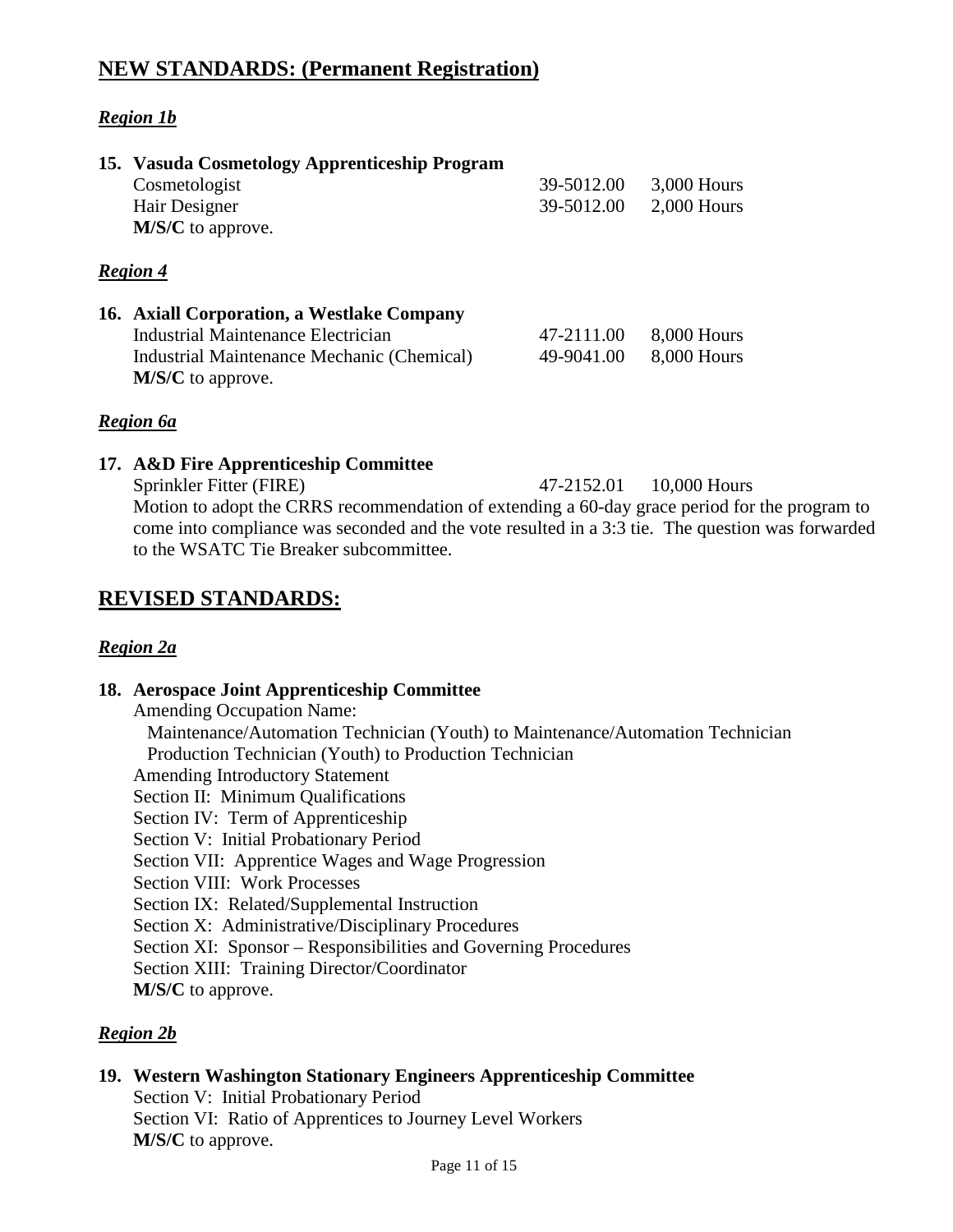## *Region 4*

**20. Power Line Clearance and Tree Trimmers Apprenticeship Committee** Section VII: Apprentice Wages and Wage Progression Section X: Administrative/Disciplinary Procedures **M/S/C** to approve.

## **21. Tradesmen Apprenticeship & Comprehensive Training**

Section I: Geographic Area Covered

Section X: Administrative/Disciplinary Procedures

**M/S/C** Construction Industry Training Council of Washington – Construction Electrician and Puget Sound Electrical Joint Apprenticeship and Training Committee has standing as a competitor. **M/S/C** to hear the matter internally and appoint Chair Kommers as the Presiding Officer. A roll call was called and the vote was unanimous.

## *Region 6a*

## **22. Inland Northwest Chapter Associated General Contractors Carpenters AC**

Sponsor Introductory Statement Section III: Conduct of Program Under Washington Equal Employment Opportunity Plan Section V: Initial Probationary Period Section IX: Related/Supplemental Instruction Section XIII: Training Director/Coordinator **M/S/C** to approve.

## **23. Inland Northwest Associated General Contractors Laborers Apprenticeship Committee**

Sponsor Name Change throughout document:

To: Inland Northwest Chapter Associated General Contractors Laborers Apprenticeship Committee

Section III: Conduct of Program Under Washington Equal Employment Opportunity Plan Section V: Initial Probationary Period

Section VII: Apprentice Wages and Wage Progression

Section IX: Related/Supplemental Instruction

Section XI: Sponsor – Responsibilities and Governing Structure

Section XIII: Training Director/Coordinator

**M/S/C** to approve.

## **24. Inland Northwest Chapter Associated General Contractors Operators AC**

Sponsor Introductory Statement

Section III: Conduct of Program Under Washington Equal Employment Opportunity Plan Section V: Initial Probationary Period Section VII: Apprentice Wages and Wage Progression Section IX: Related/Supplemental Instruction Section XIII: Training Director/Coordinator **M/S/C** to approve.

## **25. Johnson Controls Fire Protection Apprenticeship Committee**

Section III: Conduct of Program Under Washington Equal Employment Opportunity Plan Section IX: Related/Supplemental Instruction Section X: Administrative/Disciplinary Procedures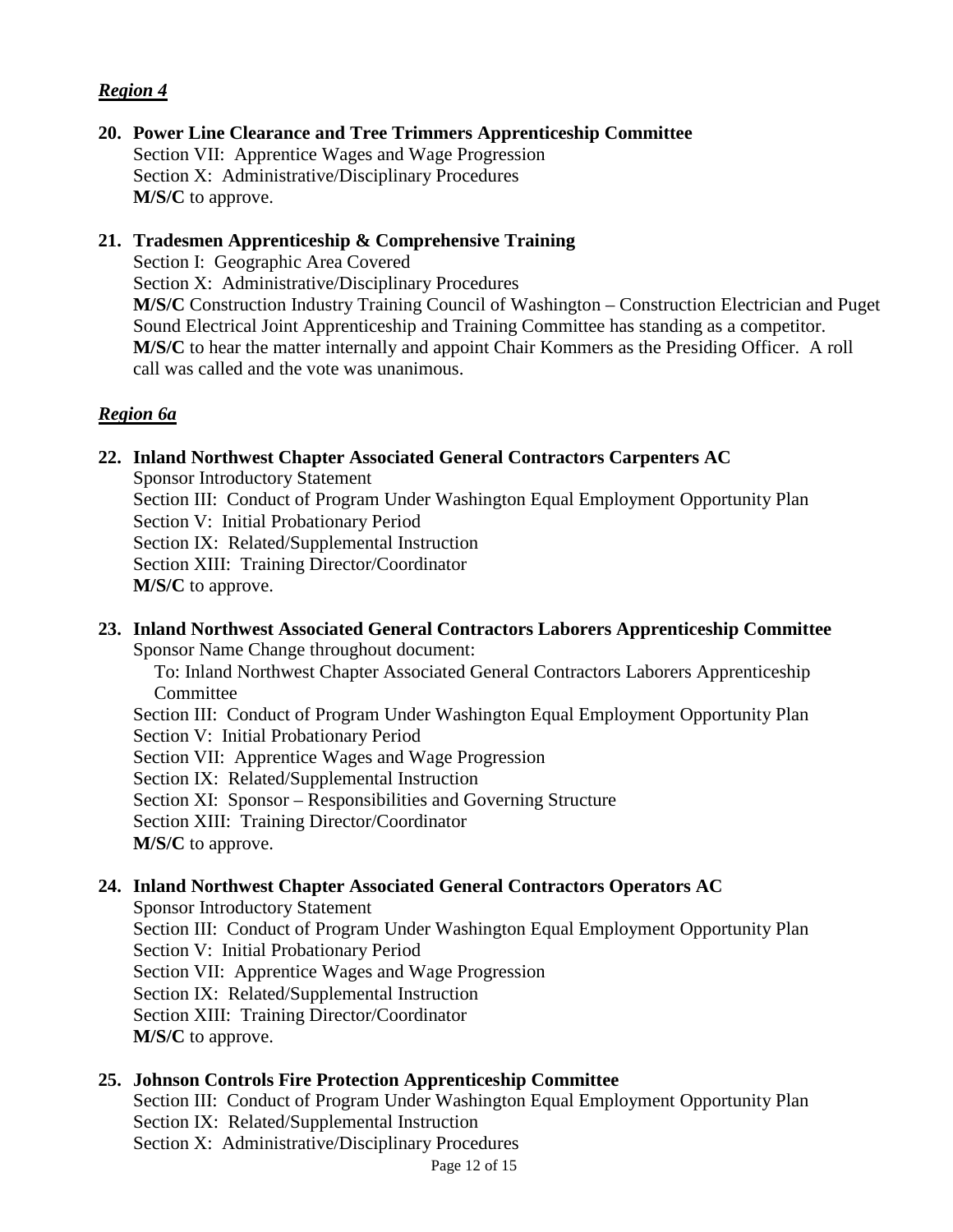Section XI: Sponsor – Responsibilities and Governing Structure **M/S/C** to approve.

## **CONSENT ITEMS**

## **NONE**

## **CANCELLATION OF APPRENTICESHIP STANDARDS**

## *Region 4*

**26. Bennu Glass Apprenticeship Program** *(Department Request)* Industrial Maintenance Electrician 47-2111.00 8,000 Hours **M/S/C** to cancel.

## **OJT PROGRAM REVIEW**

**NONE**

## **RECIPROCAL RECOGNITION REQUESTS:**

**NONE**

## **ADMINISTRATIVELY APPROVED REVISIONS:**

**M/S/C** to approve items 27 to 44.

- **27. ABM Onsite Services Clark County Custodial Apprenticeship Committee** Section XI: Sponsor – Responsibilities and Governing Structure
- **28. Apprenti** Section XIII: Training Director/Coordinator
- **29. Brinderson LLC Industrial Maintenance Mechanic Petroleum Refinery** Section XI: Sponsor – Responsibilities and Governing Structure
- **30. Chelan County Public Utility District No. 1 Apprenticeship Committee** Section XI: Sponsor – Responsibilities and Governing Structure
- **31. DUX Apprenticeship & Fabrication Training** Section XI: Sponsor – Responsibilities and Governing Structure
- **32. Firestop and Containment Workers Joint Apprenticeship Training Program** Section XIII: Training Director/Coordinator
- **33. Franklin P.U.D. Local 77 IBEW Apprenticeship Committee** Section XI: Sponsor – Responsibilities and Governing Structure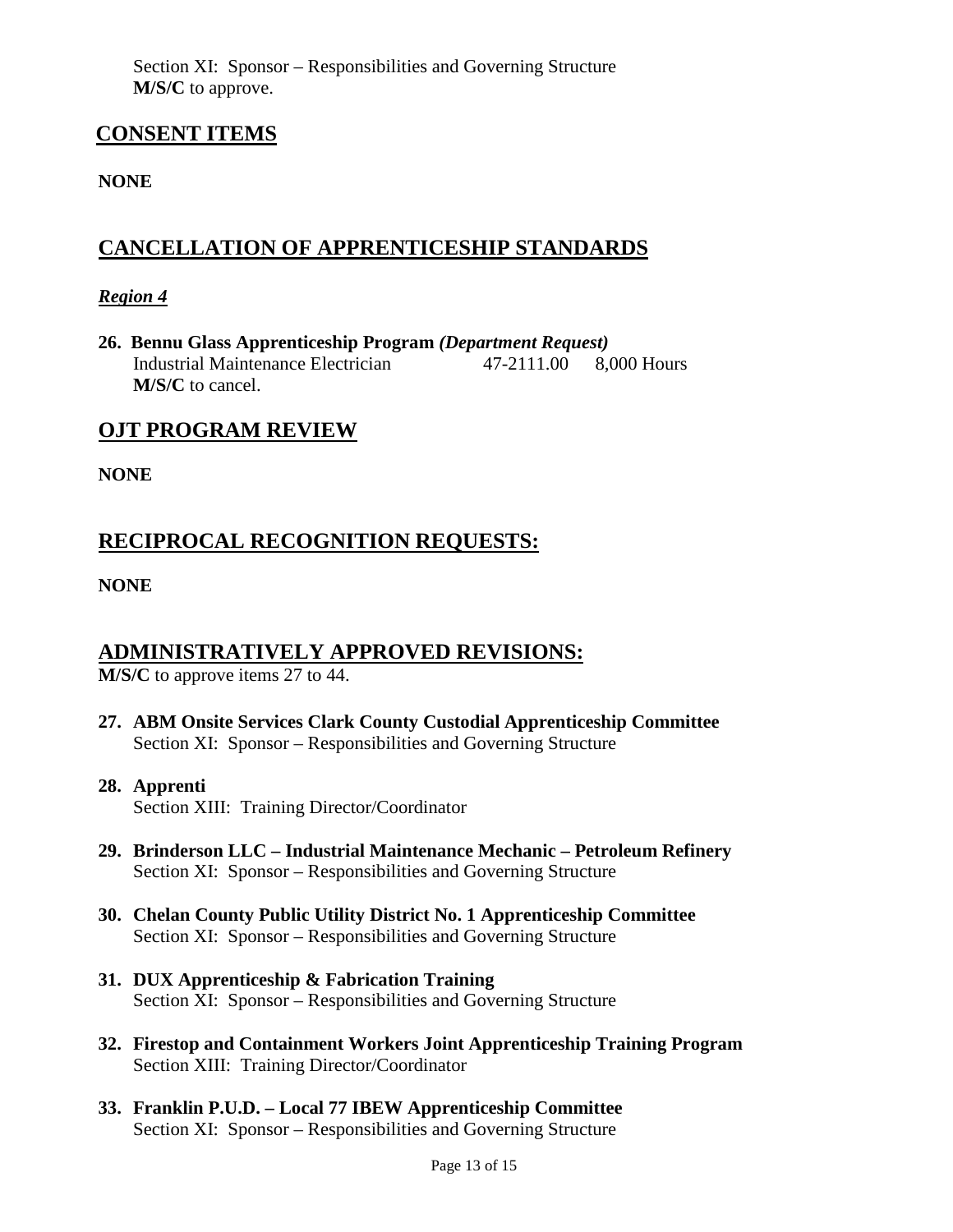- **34. Glaziers, Architectural Metal and Glassworkers Apprenticeship Committee** Section XI: Sponsor – Responsibilities and Governing Structure
- **35. Grays Harbor Public Utility District No. 1**  Section XI: Sponsor – Responsibilities and Governing Structure
- **36. Greater Western Washington Pipe Trades Apprenticeship Committee** Section XI: Sponsor – Responsibilities and Governing Structure Section XII: Subcommittee
- **37. Heat and Frost Insulator Workers Joint Apprenticeship Training Program** Section XIII: Training Director/Coordinator
- **38. Lewis County P.U.D. Apprenticeship Committee** Section XI: Sponsor – Responsibilities and Governing Structure
- **39. Northwest Washington Electrical Industry Joint Apprenticeship and Training Committee**  Section XI: Sponsor – Responsibilities and Governing Structure
- **40. Power Line Clearance and Tree Trimmers Apprenticeship Committee** Section XI: Sponsor – Responsibilities and Governing Structure
- **41. Tanner Electric Cooperative Lineman Apprenticeship Committee** Section XI: Sponsor – Responsibilities and Governing Structure
- **42. Washington State UBC JATC** Section III: Conduct of Program Under Washington Equal Employment Opportunity Plan Section XII: Subcommittee
- **43. Western States Boilermakers Apprenticeship Committee**  Section XII: Subcommittee
- **44. Youth Culinary Apprenticeship Program** Section XI: Sponsor – Responsibilities and Governing Structure

## **GOOD AND WELFARE**

Peter Lahman requested a summit, look at apprenticeship materials, and see if a sole source handout could be developed. Peter also said the 110<sup>th</sup> Anniversary Remembrance of the Girls in Chehalis, WA will be November 1.

Chair Kommers reported the 2022 meetings will be listed as Zoom/Tumwater.

## **DATE AND LOCATION OF NEXT MEETING:**

January 20, 2022 Zoom Department of Labor & Industries